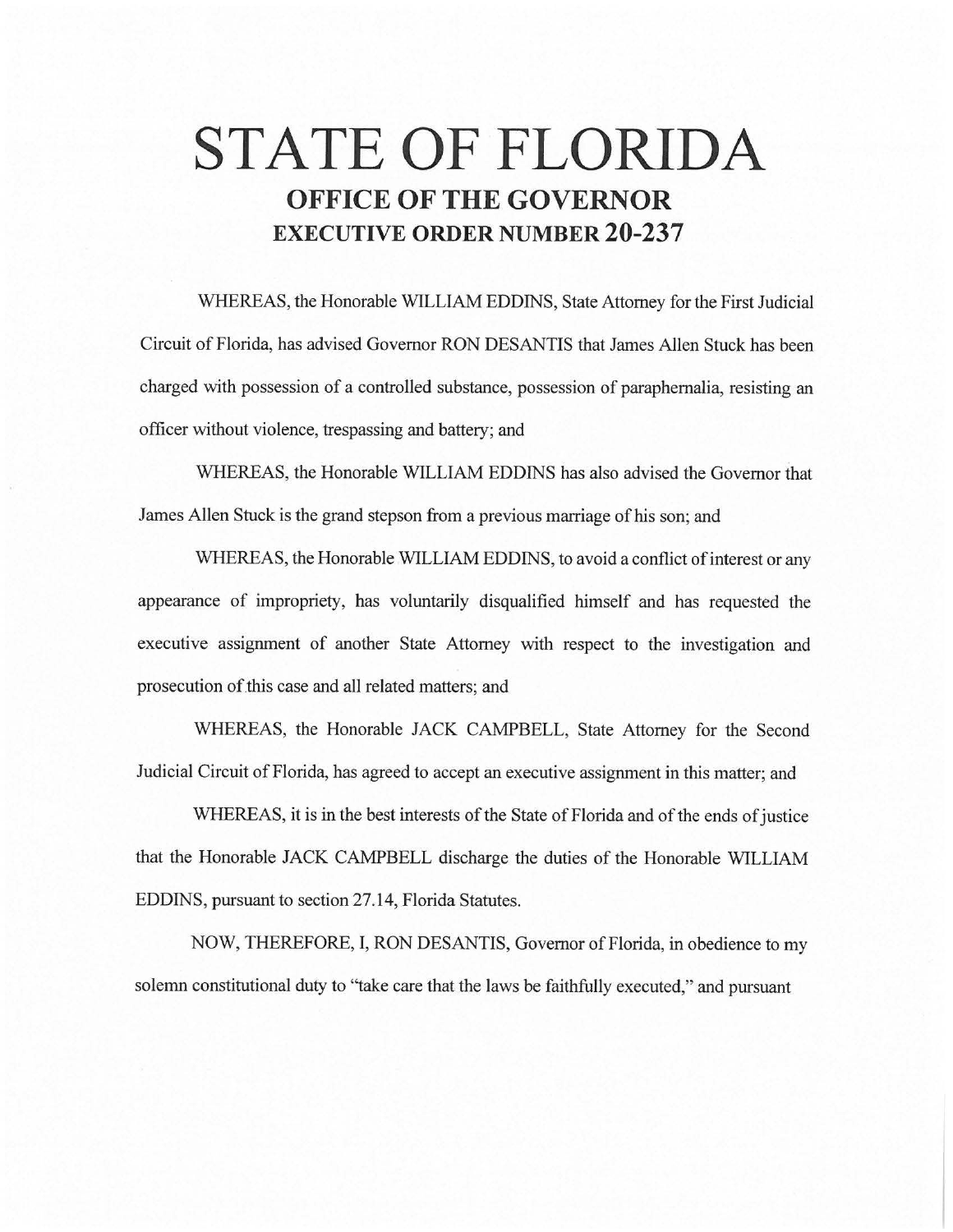to the Constitution and laws of the State of Florida, issue the following Executive Order, effective immediately:

## Section 1.

The Honorable JACK CAMPBELL, State Attorney for the Second Judicial Circuit of Florida, referred to as the "Assigned State Attorney," is assigned to discharge the duties of the Honorable WILLIAM EDDINS, State Attorney for the First Judicial Circuit of Florida, as they relate to the investigation, prosecution, and all matters related to James Allen Stuck. Section 2.

The Assigned State Attorney or one or more Assistant State Attorneys and Investigators, who have been designated by the Assigned State Attorney, shall proceed immediately to the First Judicial Circuit of Florida, and are vested with the authority to perform the duties prescribed herein.

## Section 3.

All residents of the First Judicial Circuit are requested, and all public officials are directed, to cooperate and render whatever assistance is necessary to the Assigned State Attorney, so that justice may be served.

## Section 4.

The period of this Executive Assignment shall be for one (I) year, to and including September 22, 2021.